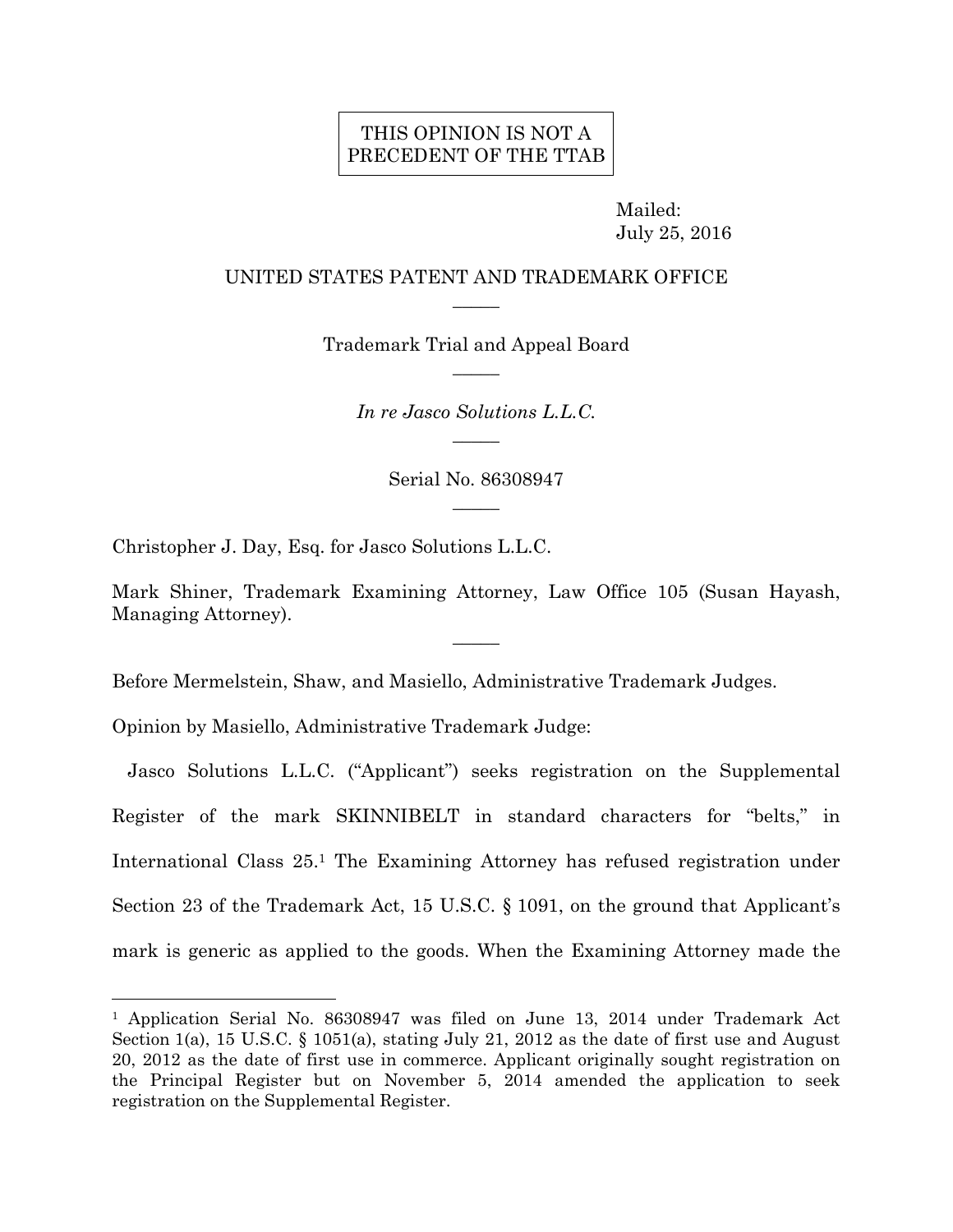refusal final, Applicant appealed to this Board. Applicant and the Examining Attorney have filed briefs.

 A mark is generic if it refers to the class or category of goods or services on or in connection with which it is used. *In re Dial-A-Mattress Operating Corp.,* 240 F.3d 1341, 57 USPQ2d 1807 (Fed. Cir. 2001), *citing H. Marvin Ginn Corp. v. Int'l Ass'n of Fire Chiefs, Inc.,* 782 F.2d 987, 228 USPQ 528 (Fed. Cir. 1986) ("*Marvin Ginn*"). The test for determining whether a mark is generic is its primary significance to the relevant public. *In re American Fertility Soc'y,* 188 F.3d 1341, 51 USPQ2d 1832 (Fed. Cir. 1999); *Magic Wand Inc. v. RDB Inc.,* 940 F.2d 638, 19 USPQ2d 1551 (Fed. Cir. 1991); and *Marvin Ginn, supra.* Making this determination "involves a two-step inquiry: First, what is the genus of goods or services at issue? Second, is the term sought to be registered … understood by the relevant public primarily to refer to that genus of goods or services?" *Marvin Ginn*, 228 USPQ at 530. The Examining Attorney has the burden of establishing by clear evidence that a mark is generic. *In re Merrill Lynch, Pierce, Fenner and Smith, Inc.,* 828 F.2d 1567, 4 USPQ2d 1141 (Fed. Cir. 1987); *In re American Fertility Soc'y, supra*; and *Magic Wand Inc., supra.* "Doubt on the issue of genericness is resolved in favor of the applicant." *In re DNI Holdings Ltd.,* 77 USPQ2d 1435, 1437 (TTAB 2005).

 As the Examining Attorney argues, the genus of goods at issue is "belts."2 The Examining Attorney contends that "skinny belt" is the generic name of a category of belts. He argues that SKINNIBELT "is merely a novel, or intentional misspelling of

1

<sup>2</sup> Examining Attorney's brief, 6 TTABVUE 5.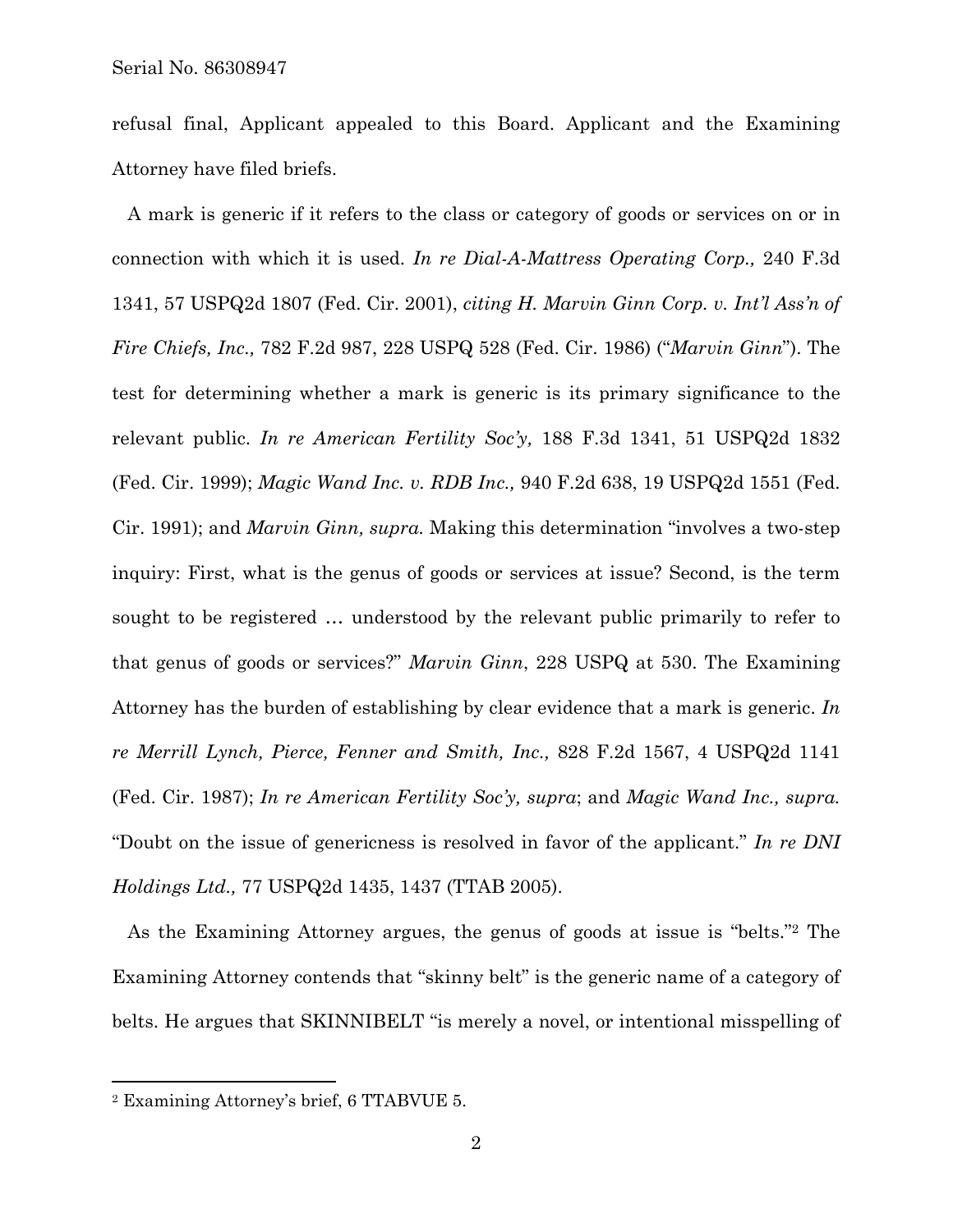Serial No. 86308947

the two words 'skinny belt,'" and that "the phonetic equivalent of a generic term is also generic if purchasers would perceive the different spelling as the equivalent of the generic term,"3 citing *Nupla Corp. v. IXL Mfg.Co*., 114 F.3d 191, 42 USPQ2d 1711, 1716 (Fed. Cir. 1997). We turn then to consider whether "skinny belt" would be understood by the relevant public primarily to refer to a genus of belts. As belts are a commonplace article of clothing that may be worn by any person, the relevant public consists of members of the general public.

 The Examining Attorney has made of record much evidence from retail websites offering women's apparel, including many items identified as "skinny belts." However, a mere list of such items, without more context, does not allow us to distinguish between descriptive use of the phrase "skinny belt" and generic use. In many cases, the available context does not suggest that the term is understood as a generic name. For example, on the Lord  $&$  Taylor's website,<sup>4</sup> the goods offered as "skinny belts" are found by means of a pull-down menu that appears as follows:

> Accessories Belts Skinny Medium Wide

We would not expect the expressions "medium belts" and "wide belts" to be generic names, but rather designators of width. This pull-down menu therefore suggests

 $\overline{a}$ 

<sup>3</sup> *Id*., 6 TTABVUE 7.

<sup>4</sup> Office Action of June 10, 2015 at 40.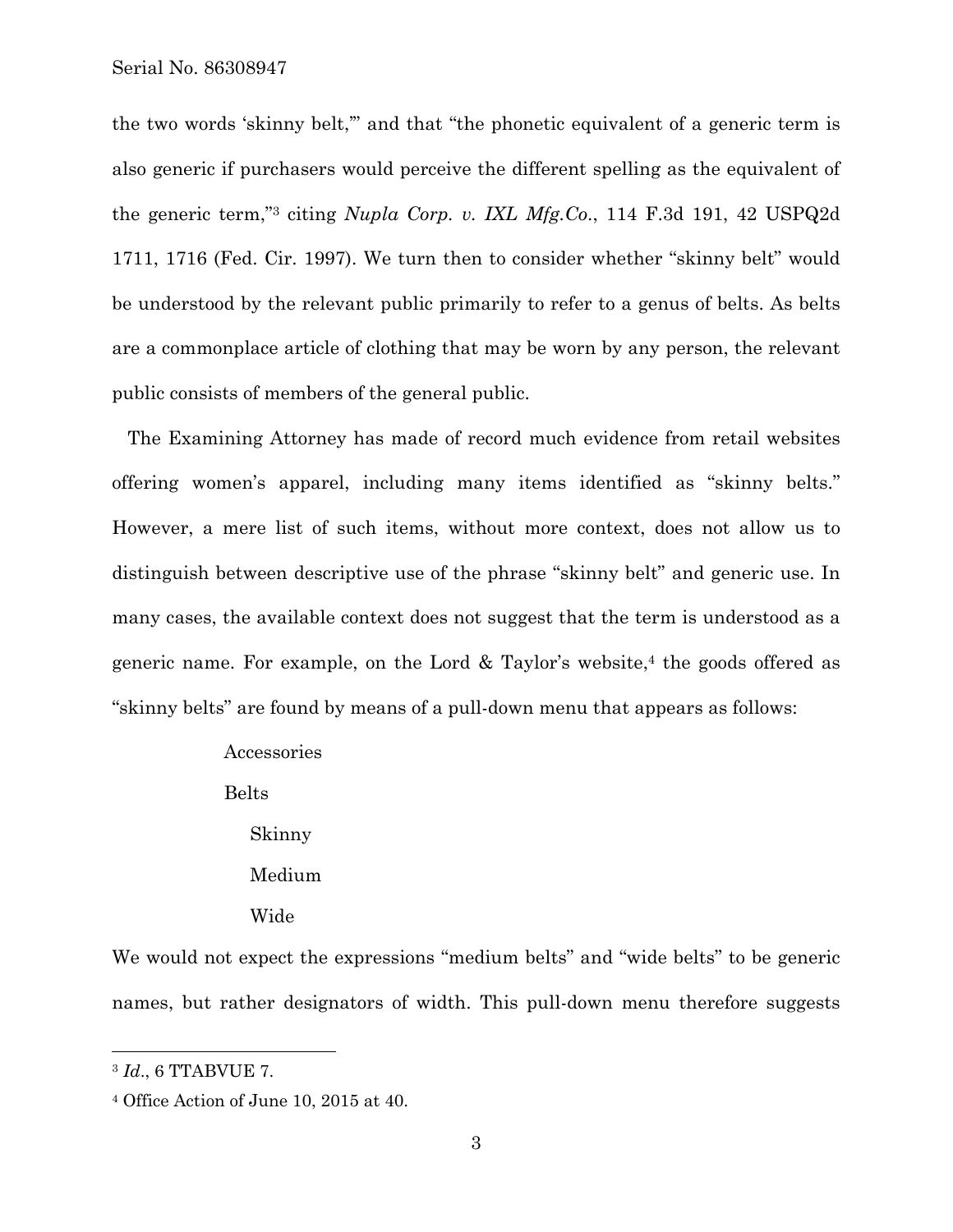Serial No. 86308947

that "Skinny," as used here, is merely a width designation. Other retail websites show items called "skinny belt" alongside items described by variations on this wording, including:

> Skinny Leather Belt Skinny Faux Leather Belt skinny thin Patent Leather Belt Skinny Roller Buckle Brown Belt Skinny Reversible Center Bar Belt Skinny Double Wrap Belt Skinny Fashion Belt.5

The Nordstrom retail website offers "skinny belts" alongside "skinny bow belt," "Skinny Calf Hair Belt," "Skinny Reversible Belt," "Skinny Braided Leather Belt," and "Skinny Obi Sash Belt."6 The Macy's retail website offers "skinny belts" alongside "Skinny Bow Belt," "Skinny Lizard Print Stretch Belt," "Skinny Lizard Belt," "Skinny Studded Leather Belt," and "Skinny Snake Belts."7 The interposition of other descriptive words between "skinny" and "belt" suggests that "skinny" is merely an adjective in a string of other descriptors, rather than an integral part of the generic term "skinny belt."

 The Examining Attorney has made of record several examples of usage that do appear to show "skinny belt" used in a generic sense. We note the following:

l

<sup>5</sup> Listing at <amazon.com>, Office Action of November 25, 2014 at 22-24.

<sup>6</sup> *Id*. at 6-8.

<sup>7</sup> Office Action of September 23, 2014 at 15-18.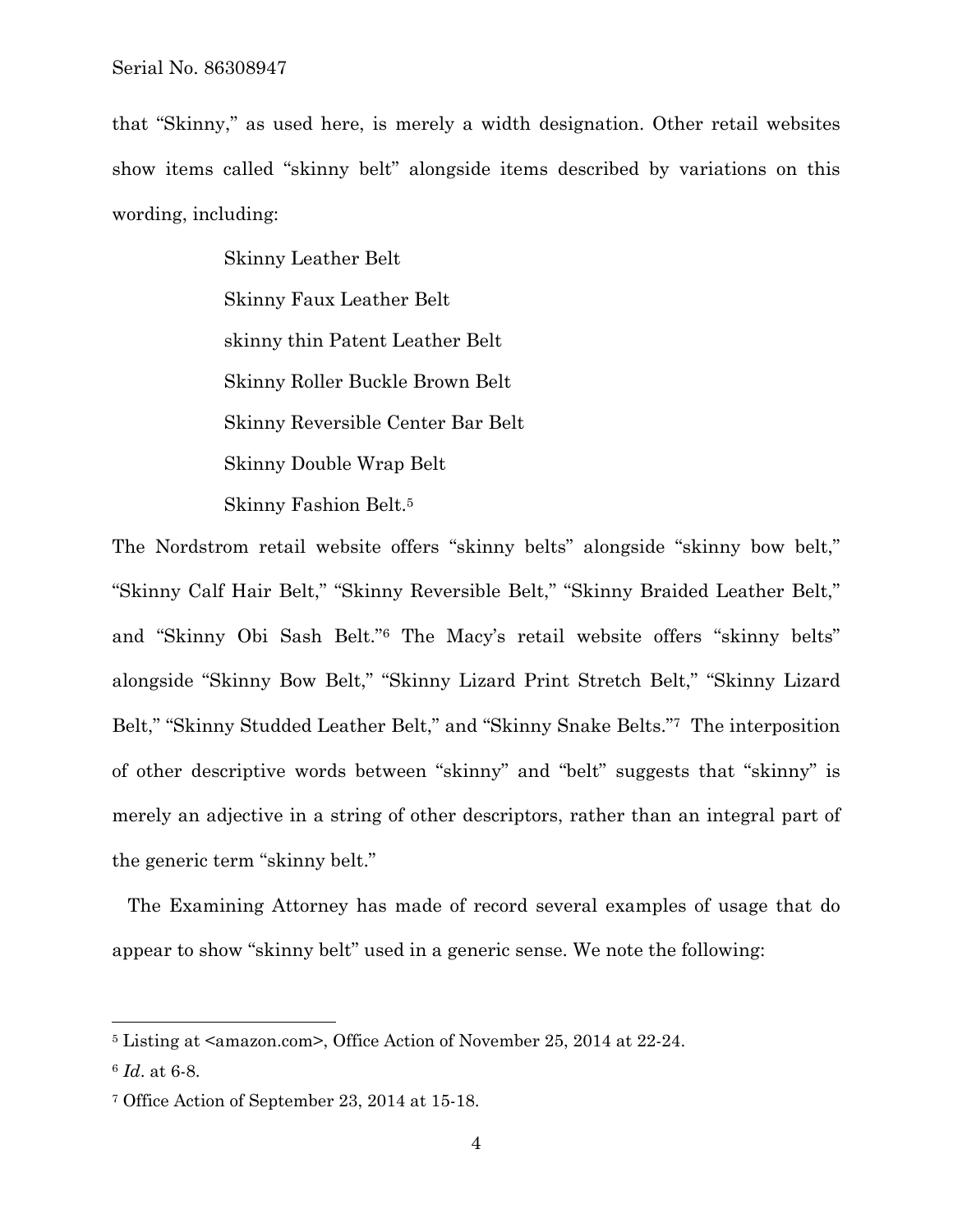Invisibelt, an amazingly flat buckless "Skinny Belt" is the new trend for eliminating unwanted belt buckle bulk and buldge [*sic*] in your wardrobe. … Invisibelt is a skinny belt that works as a slim, undetectable accessory that keeps your pants in place without buldging [sic] or adding to your waistline.<sup>8</sup>

Ahhh the skinny belt….! The skinny belt is a miracle salve! It complements our curves when we are lacking femininity and shrinks our sillhoutes [*sic*] on a "wide day." Skinny belts add style, color, and texture to our looks.<sup>9</sup>

*What Are Skinny Belts?* 

Skinny belts are narrow women's belts, usually no more than 1 to  $1.5$  inches  $(2.54 \text{ to } 3.81 \text{ cm})$  in width. While skinny belts have come in and out of fashion several times over the decades, the term "skinny belt" itself is a relatively new one. Originating in the early part of the 21st century, the use of the word "skinny" in fashion magazines to describe narrow belts most likely derived from the simultaneous popularity of "skinny jeans," or jeans with very narrow legs.10

Long skinny belts are nothing new to the fashion world but their popularity has soared the past several seasons. …The red skinny belt by far stands out as the most popular colorful belt. …11

On the other hand, the above sources also suggest that "skinny" in this case might be just an adjective. The article at <examiner.com>, last quoted above, also refers to "a bright red skinny bow belt" and "skinny rectangular belts."12 The readers' comments to the article "What Are Skinny Belts?" refer to "a skinny black patent

1

<sup>8</sup> Office Action of November 25, 2014 at. at 4-5.

<sup>&</sup>lt;sup>9</sup> "Fabuless Fashion: The Power of the Skinny Belt!," Office Action of June 10, 2015 at 6-20.

<sup>10</sup> *Id*. at 24-25.

<sup>11 &</sup>lt;examiner.com>, *id*. at 33.

<sup>12</sup> *Id*.